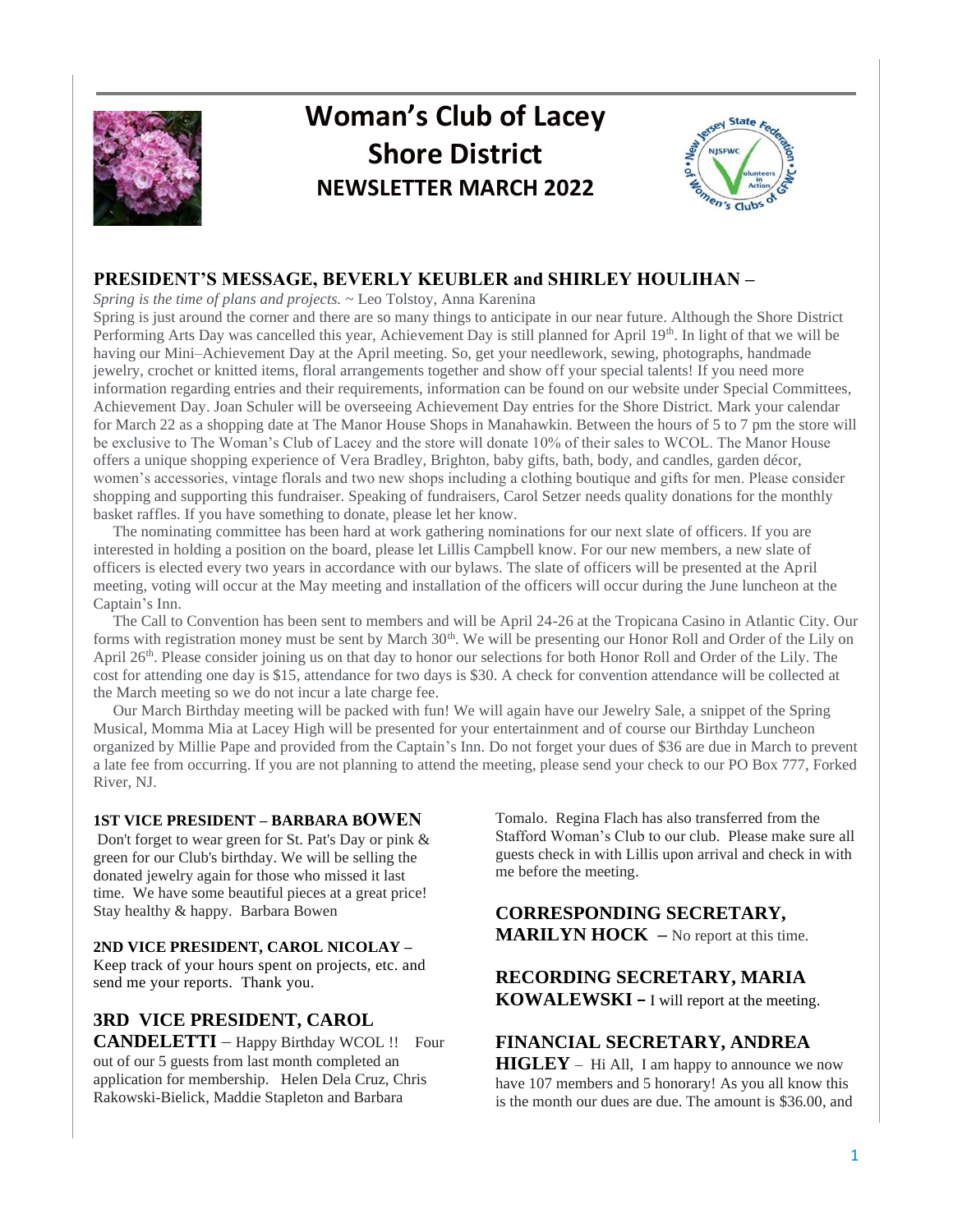the check should be made out to "The Woman's Club of Lacey" . If for some reason you cannot make the March meeting, you can mail a check to my home. My address is in the handbook! Thanks so much Andrea

#### **TREASURER, JOAN SCHULER** – Happy

56th Birthday Woman's Club of Lacey. Thanks to our members for their dedicated work!

## **FEDERATION SECRETARY** - **LORI**

**VIRCILLO –** Shore District Spring Conference is April 19 at Lobster Shanty Point Pleasant Beach. Cost is \$43. Sign up and payment at the general meeting.

 If you have a something for Achievement Day, please bring to the April general meeting for our Mini Achievement Day. See Joan Schuler for transport to Shore District Achievement Day.

 NJSFWC Convention is at Tropicana April 24-26. Please refer to your email for info.

#### **COMMUNITY SERVICE PROGRAMS**

## **ARTS & CULTURAL: Adrienne Melnyk** – **CONSERVATION: Joyce Huffert, Diane**

**Moser, Diane Bauerhuber, Fran Geduldick** - Happy Birthday to the Woman's Club! We hope to see everyone at our birthday Celebration!

 We are working with Wands for Wildlife in honor of Earth Day 2022 collecting used clean mascara wands! The wands should be washed in soapy water and then rinsed. The wands cannot be frayed.

 The wands are shared with wildlife caregivers to use in the care and treatment of wild animals. They use the wands in many ways including direct care of the animals and help with cleaning items like syringes.

 We will collect the Used, Clean mascara wands at our February, March, and April general meetings and at Activity days on Mondays. You can also drop them off at my house at 1770 Longwood Drive, Forked River.

 Thank you for your support! Diane Moser and Joyce Huffert, Chairpersons

## **EDUCATION: Debbie Smith and Lori**

**Vircillo** – We will be collecting new and gently used children's books for Bridge of Books until April. At the end of the month, we will be having a poster contest for 3rd grade students during Read Across America week. Hope everyone stays healthy!

## **HOME LIFE: Carol Jones, Sheila**

**Anderson** – Please continue to bring eyeglasses, aluminum tabs and cell phones to each meeting. Every donation counts! Thanks!

## **NURSING HOME: Sally Blood, Joyce**

**Huffert and Andrea Higley** – In need of the following items: toiletries, toothpaste, toothbrushes, stuffed animals, dolls and gently used clothing. Please bring the items to our general meetings.

## **INTERNATIONAL OUTREACH:**

**Carol LaVelle** – This will be the LAST month for this year that toys will be collected for Operation Smile. Please participate & help support our club's project. The list of toys is on our website. Thank you. Happy St. Patrick's Day!!

#### **LITERATURE: Nancy Conway, Fran**

**Celantano –** Literature is meeting on Tuesday, March 15th. The meeting time is being moved back to 12:30. We will be discussing "The Day the World Came to Town". Bakers are needed. See Nancy or Fran at the meeting.

#### **PUBLIC ISSUES: Carol Crotty** – At our

February meeting members contributed 80 cans of tuna and17 miscellaneous items. Great participation. Thank you.

#### **Happy St. Patrick's Day and Welcome Daylight Savings Time**

**Wrapped In Love Program -** 7 blankets were donated this month. I have distributed all the yarn I had and will let you know when I have more. If you need yarn, please let me know and I will put some aside for you. Thank you to all who contribute to this effort.

**N.J. Sharing Network: Jo Facciolli, Adrienne Melnyk and Joan Schuler** - *5K Celebration of Life* in Long Branch. I do not have a donor family to represent but if you are interested in walking on May15th, a sign-up sheet will go around. Our team's name will be Team Lacey Township. I will provide additional information as the weeks pass and the meetings become more frequent. The 5K Celebration of Life is a healing and uplifting experience for those whose lives have been touched by organ and tissue donation and transplantation. You don't want to miss this one.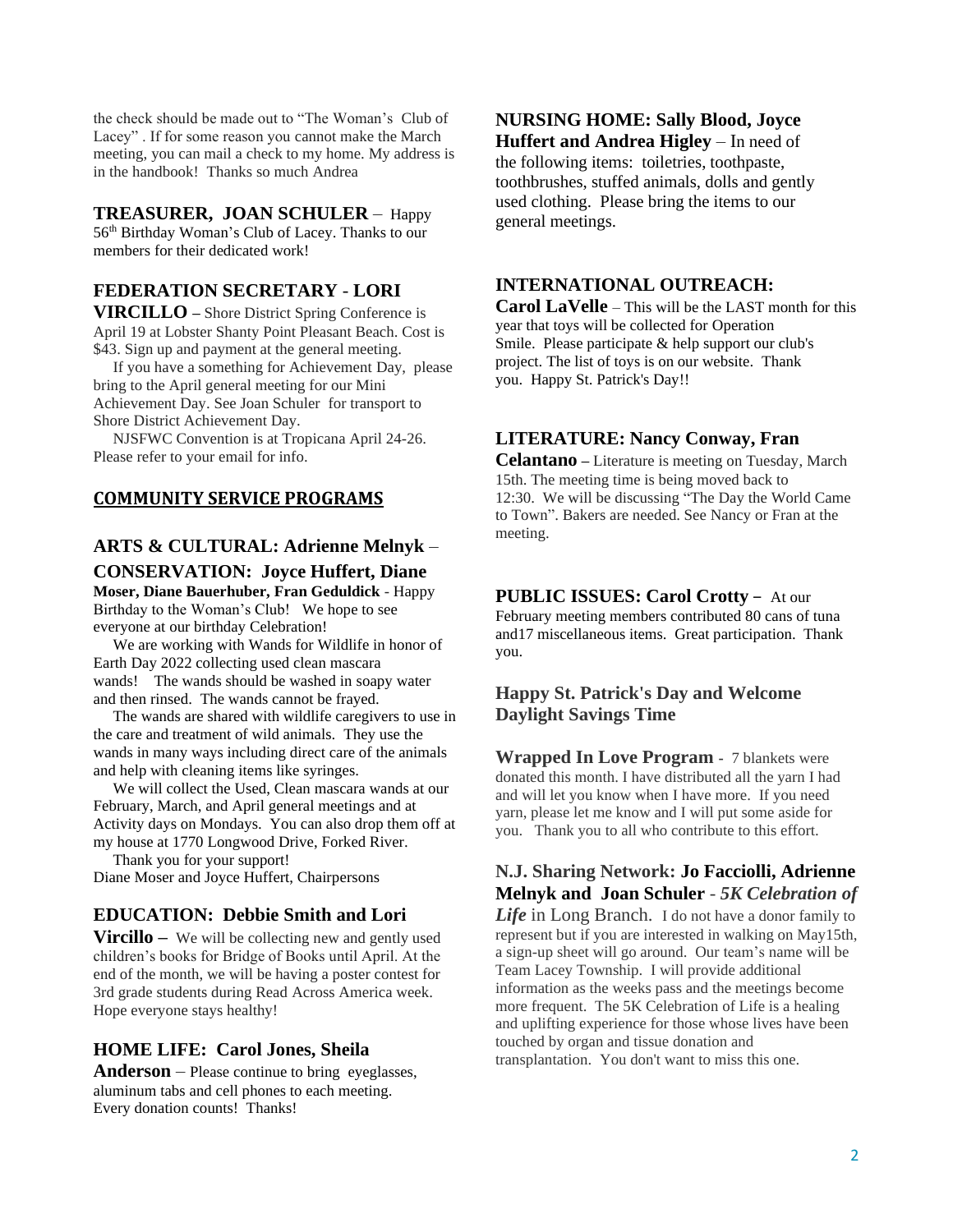## **STANDING COMMITTEES**

## **COMMUNITY IMPROVEMENT PROGRAM:**

#### **Mariana Marzacco, Chairperson 50/50/ Raffle for Multiple Disability Program**

Congratulations to Nancy Conway on winning \$110 at the February General Meeting. Please keep in mind the proceeds from the 50/50 raffle are designated to our school's Multiple Disability programs. So, take a chance and maybe you will be our next winner. Thanks to all of you for your support. Happy St. Patrick's Day.

#### **DOGGIE ANGELS: Lil Campbell, Rachel**

**Clemmer and Rae Mauri** – Please continue to donate your old blankets, quilts, towels, etc. for our little furry friends. Thank you.

#### **BY LAWS/PARLIAMENTARY:**

**Ellena DiCicco -** Happy birthday everyone. You have received a copy of the proposed changes to the Standing rules for your review. We will have a discussion and vote on March 9, 2022, regarding these changes.

#### **EULOGIES: Nancy Fortin -**

**NEWSLETTER: Joan Schuler**. Please forward information to [jschuler13@gmail.com](mailto:jschuler13@gmail.com) or 1-609-661-2100 by the Friday before the General Meeting date. Thank you.

#### **REGISTRATION/PHONE: Lil Campbell, Linda Hintz**

#### **COMMUNICATIONS: Jo Facciolli**

If you are not receiving emails from the Club, make sure I have your email address. . [Jof1217@comcast.net](mailto:Jof1217@comcast.net)

**Website**: Please review for your department and let me know if there are any corrections or changes. Also, if you wish to advertise your fundraiser on the website, you must send me your information.

**Advertising and Publicity** - We need a volunteer for this department. It is a very easy task and should not cause you to lose more than 30 minutes of your time. Emails need to be sent to Lacey Recreation Department for the electronic bulletin board and precise information about the event to the Sandpiper Newsletter

and WOBM via email. Please let Shirley know if you are interested and I will be happy to assist you the first time.

#### **Photographer: Linda Hruska –** .

#### **Facebook: Carol Candeletti**

#### **Roving Reporter**: **Joan Engelhardt –** For

March I had the pleasure of interviewing Debbie Smith. Debbie is the chair of the Education Program for Lacey schools. Her committee will be deciding who the winner of the poster competition will be. Debbie was born in Passaic, New Jersey and as a child moved to Toms River. She graduated from Georgian Court University in Lakewood with a degree in teaching. For 32 years she taught in the Lacey school district.

Married to her husband Lyle for 39 years and the proud mother of three daughters and three grandchildren. Nicole her middle daughter is a teacher who resides in this area. Her daughter Leanne is the youngest and presently lives in New York City pursuing a career in theater. Kelly her oldest daughter unfortunately passed away.

Debbie keeps herself busy with the Women's Club of Lacey. On Sundays she can be found in the choir at St. Pious Church. Debbie's newest adventure is joining the Elks Club where her husband Lyle is a member.

Debbie's moto is that you should be the best person you can be by being thoughtful and kind to everyone. Debbie has no problem fulfilling that motto. Thank you, Debbie for this interview.

## **DOMESTIC VIOLENCE - Providence House: SPECIAL COMMITTEES FUNDRAISING EVENT CHAIRS:**

#### **CALENDAR CLUB: Beverly Keubler -**

## **MONTHLY BASKET RAFFLES Laurie Burke, Carol Setzer –**

**TRIPS: Barbara Bowen –**

**ACTIVITY DAY: Lina Kazala –** Have fun learning or playing Mah Jongg or cards Mondays from 12-3:30. Our new location which is warm, sunny and bright and a great place to gather is the Charles Smith Community Center on Lacey Road across from the library. We will play every Monday except for Memorial